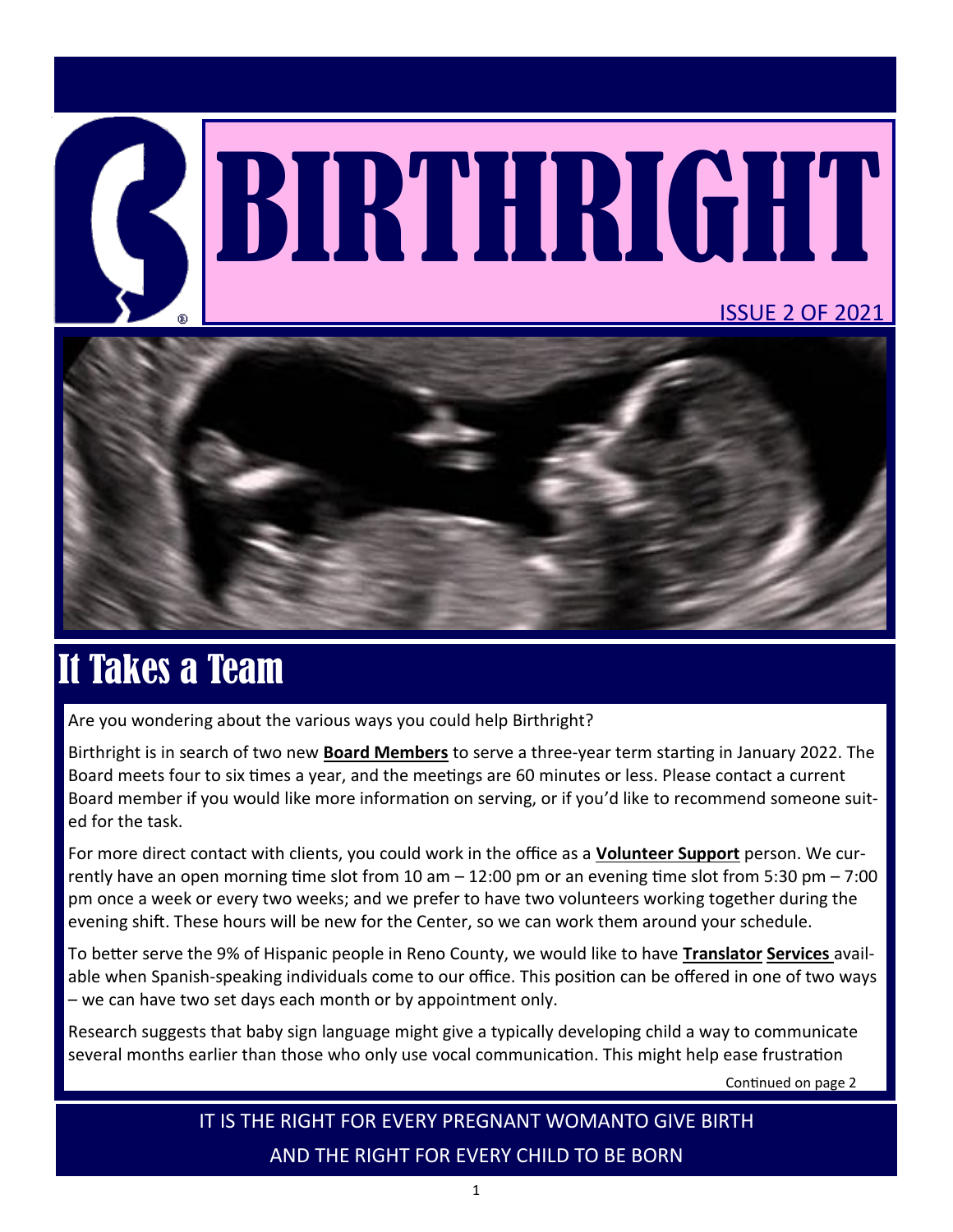## It Takes a Team… (continued)

between ages 8 months and 2 years — when children begin to know what they want, need and feel but don't necessarily have the verbal skills to express themselves. Birthright is looking for a **Sign Language Instructor** to teach basic sign to mom's and tots.

Our current Board members and volunteers include: Board Members:

| <b>Travis Price</b>                  | Katy Young                  | Toyla Frondorf            |                                    |                               |
|--------------------------------------|-----------------------------|---------------------------|------------------------------------|-------------------------------|
| <b>Emily Wiggins</b>                 | Terri Lee                   |                           | <b>Audrey Haines</b>               |                               |
| Volunteer Staff:                     |                             |                           |                                    |                               |
| Barbara Hoskinson<br>Donnise Shipley | Anna Kiser<br>Shelli Ridder | Vicki Quick<br>Amy Godina | Maxine Julian<br>Betty Hendrickson | Carolyn Stucky<br>Rachel Ryan |

Please feel free to reach out to any of the above-board members/volunteers with questions about how you can be of service to your local Birthright!

## Fun Facts on Pregnancy

The Centers for Disease Control and Prevention provides birth rate by month data, showing July through October tends to be the most popular birth months in the United States. August is the overall most popular month for birthdays, which makes sense, considering a late August birthday means December conception. Cold weather, snow, romantic fires and holiday parties seems to create just the right equation for the beginning of human mating season.

- **Becoming a mother makes you<mark>r</mark> heart grow literally as well as figuratively!** An expecting mother blood volume increases by up to 50% and your heart beats faster & stronger, growing larger to keep up with supporting the little miracle growing in her womb.
- **Couvade Syndrome or "Sympathetic Pregnancy"** sees some men experience weight gain, nausea and swelling tandem with their pregnant partners.
- **Your little one actually starts crying long before birth**. Studies have shown that babies begin to cry silently in the womb at as early as 28 weeks. Scientists believe that this is a form of practice communication for when the babies are born, rather than a reaction to feelings.



- **Cravings!** We've all heard of pregnant women craving the likes of pickles, sardines and grapefruits… but were you aware that 30% of women have cravings for non-food items during pregnancy? Some bizarre non-food cravings recorded included soap, chalk, paper and stones. This is an eating disorder known as 'Pica'.
- to conceive fraternal twins. This is because taller women have higher levels of a cer-<br>tain part is as local from the lives that is linked to increased soulding • **Taller women are more likely to conceive twins.** According to a study published in the Journal of Reproductive Medicine, women over 5feet 5 inches tall are more likely tain protein released from the liver that is linked to increased ovulation.



• **Babies can be born with teeth.** Contrary to popular belief, babies can actually be born with teeth. In fact studies have shown that for every 2000 babies born, one will have a tooth. These teeth are known as natal teeth and may be by doctors to ensure no choking occurs, as the teeth are often loose.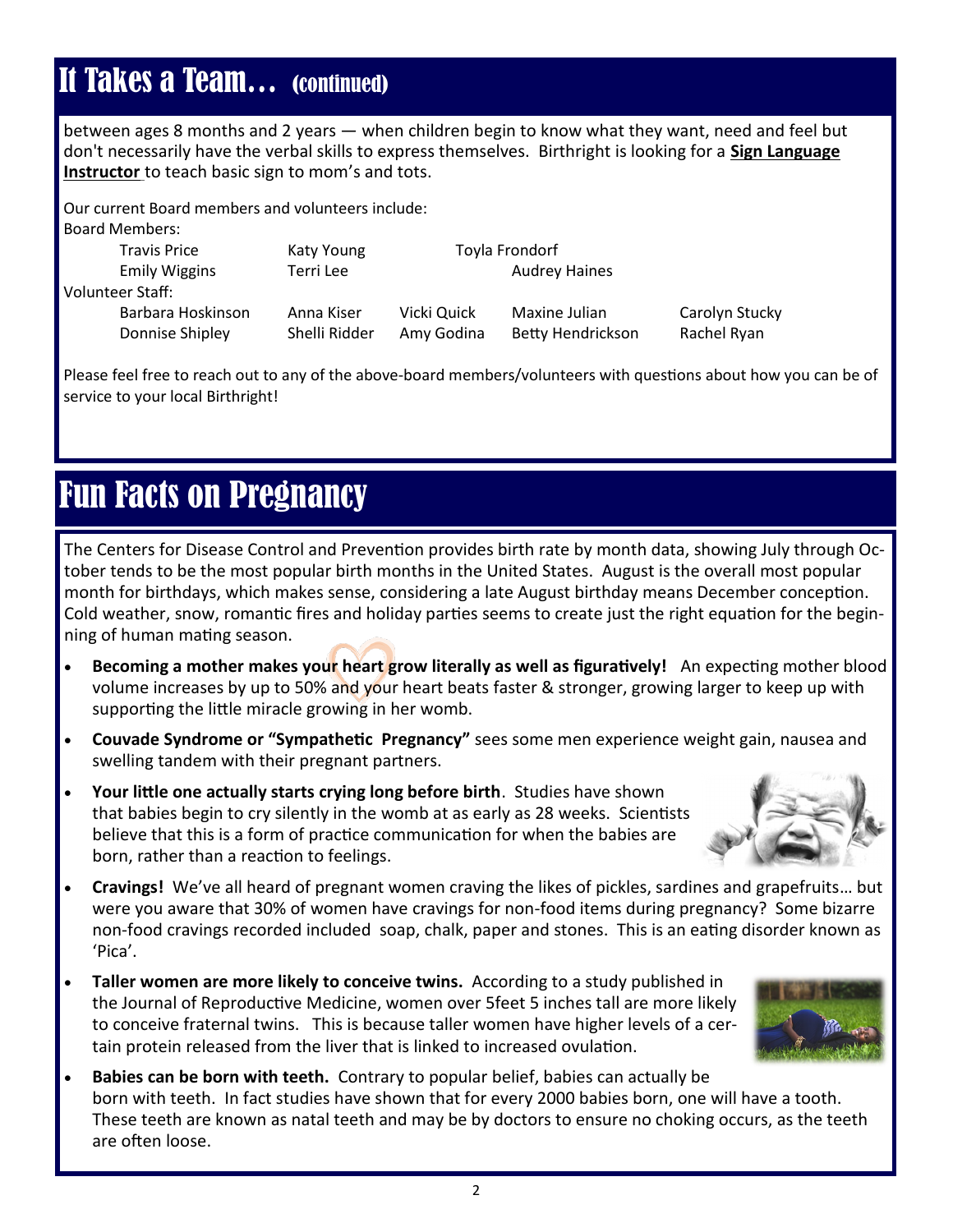# Connecting… Is Fun

Social connections are important to our well-being. They push the happy meter up – they improve health – and they encourage activity! Birthright is having fun making connections through Facebook and on our website. Each month, we recognize a national or world day event and highlight it at our center. Below you will find a list of our upcoming events. If you'd like to participate, you are welcome to join in the fun – and never underestimate the importance of having fun! Remember, when we're connected to others, we become better people.

#### **November 2021**

Nov. 25th – Thanksgiving Meal Provided Nov  $13<sup>th</sup>$  World Kindness Day – Encourage followers to share on the Birthright website an "act of kindness" that they were the recipient of that kindness. (You can help by posting an act of kindness you received on our site.)

#### **December 2021**

Dec  $6^{th}$  St Nicholas Day – giveaway gold chocolate coins to all visitors Dec.  $7<sup>th</sup>$  National Letter Writing Day – drop off letter to Santa at Birthright (Birthright will be in need of gold chocolate coins. A red mailbox for Santa's letters and if someone would like to write back to the children that would be great.)

#### **January 2022**

Jan 6<sup>th</sup> – National Cuddle Up Day – Give away blanket s for Mom and Baby (Birthright could use new or gentle used blankets for moms and toddlers)

#### **February 2022**

Wed. Feb. 2<sup>nd</sup> National Signing Day Sign Language Demo to teach children

Feb. 14<sup>th</sup> candy to hand out to children and mothers

Feb. 17<sup>th</sup> – Random Act of Kindness Day (coordinate with McDonalds, Burger King and Spangles – small free coffee, ice cream, etc. give away – businesses can sell random act of kindness cards to be used throughout the day for customers

(Birthright is looking for someone to teach basic sign language to mothers for an hour or two. Would love to have Valentine's candy for mothers and the children. If you know a manager at one of the fast foods stores, we could use your help getting small gift cards for the random act of kindness.)